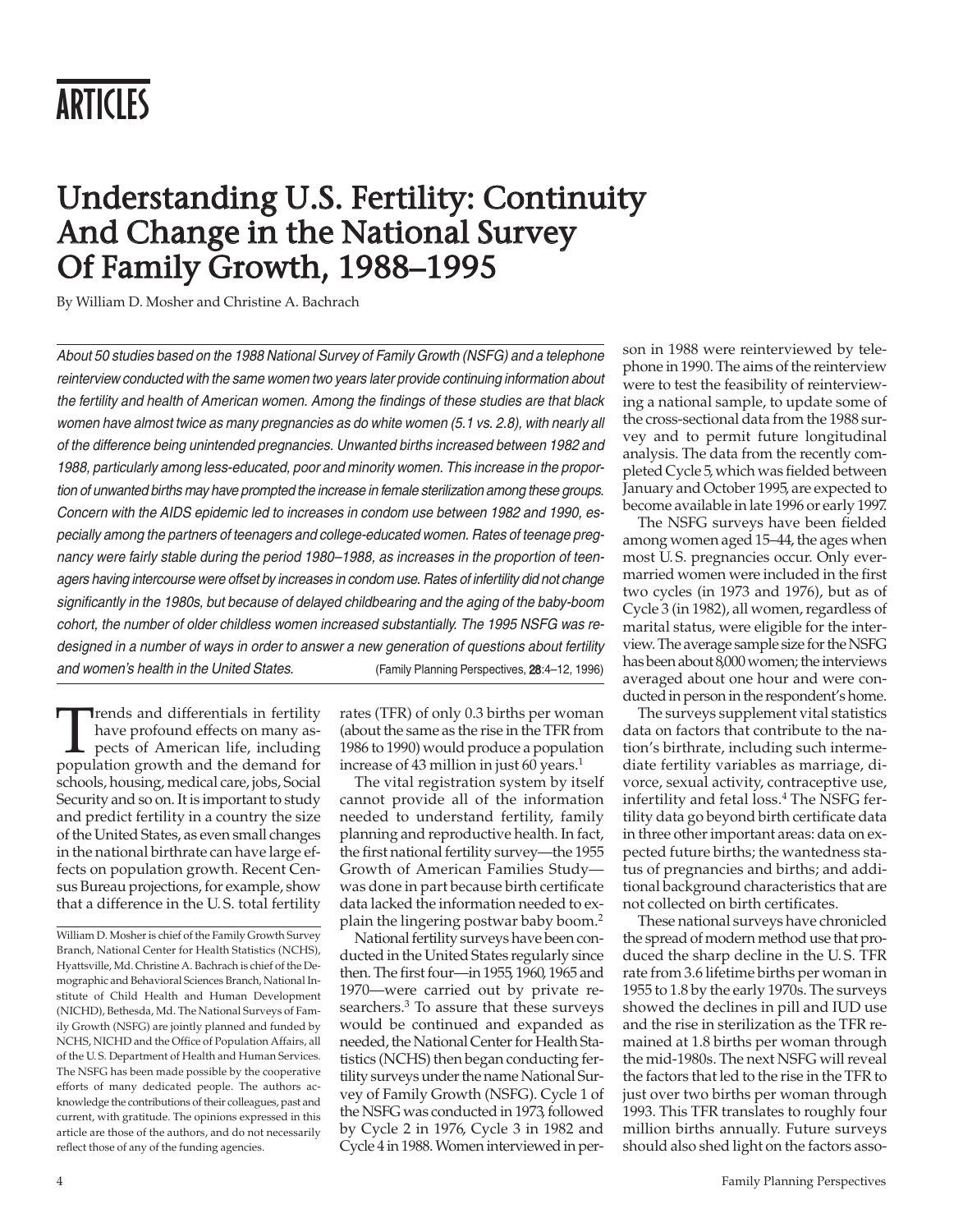ciated with the two million additional pregnancies that occur to American women each year.<sup>5</sup>

In this article, we summarize and interpret some of the most important findings of the 1988 NSFG and the 1990 reinterview\* by reviewing some 50 studies based on NSFG data. Most of the discussion uses as its conceptual framework the proximate determinants of fertility,<sup>6</sup> which are collected in the NSFG. These intermediate variables of fertility include intercourse variables (whether women have had intercourse), conception variables (whether intercourse resulted in conception) and gestation variables (whether conception resulted in a live birth). We also look at NSFG data on teenage pregnancy, the human immunodeficiency virus (HIV) and AIDS, and women's use of health services. This review then describes how the 1995 NSFG was redesigned to improve the quality of the data and to answer a new generation of questions about fertility and women's health.

### Intercourse Variables

Intercourse variables measure exposure to the risk of pregnancy—the numbers and proportions of women who have vaginal intercourse with men. The NSFG does not collect data on other types of intercourse or sexual activity, so it provides useful but incomplete measures of the risk of becoming infected with a sexually transmitted disease (STD), including exposure to HIV. As Americans begin having intercourse at younger ages and delay marriage and childbearing, preventing premarital pregnancy and avoiding infection with an STD become growing problems. To shed light on such issues as the rising incidence of nonmarital sexual activity and the increasing rates of out-ofwedlock pregnancy and childbearing among teenagers and adults, the Cycle 4 NSFG also collected data on the types of relationships (marital and cohabiting) among sexually experienced women.

### Cohabitation and Marriage

The changing economic reality in the 1970s and 1980s appears to have made it more difficult for many young Americans to marry and start families: As the large babyboom cohort entered the labor force, wages for men stagnated, inflation remained high for several years and rapid technological change lengthened the period that young people needed to attend school to qualify for well-paying jobs. As a result, some Americans traded marriage for cohabitation, and many postponed marriage and childbearing to work.<sup>7</sup> Between 1964 and

1988, the mean age of women at first marriage increased from 21.4 to 24.6 years, while that for men increased from 24.0 to 26.5 years.<sup>8</sup> These pressures affected minority populations as well. Wilson has argued that black men's relatively high unemployment and low wages make it more difficult for them than for white men to marry and support a family.<sup>9</sup> In 1988, the mean age at first marriage among black women was 26 years, compared with 24 years among white women.

Cohabitation is now so common that it must be given emphasis in any study of family and fertility.<sup>10</sup> The 1988 NSFG asked women if they were currently "not married but living with a partner or boyfriend." About 5% were currently cohabiting, but a far larger proportion—34% of all women of reproductive age—had ever lived with a male sexual partner without being married. Among women aged 25–34 in 1988, about 45% had ever cohabited, most often before their first marriage.<sup>11</sup> The proportions who had ever cohabited did not vary substantially by race or ethnicity.

There are large racial differences, however, in the proportions who never marry. As other surveys have also shown, the NSFG reveals strong differences in marriage patterns between black and white women: In 1988, 31% of black women 30–34 years of age had never been married, compared with only 13% of white women. If black women do marry, they are less likely than other women to stay married. In 1988, 62% of marriages among black women remained intact after 10 years, compared with 72% of the marriages among white women.<sup>12</sup> In addition, black women were half as likely to have remarried within three years after divorce as were white women (20% vs. 44%). Thus, black women spend substantially less of their reproductive lives in marriage than do white women. This shorter time spent within marriage undoubtedly explains in part the greater proportion of nonmarital and unwanted births among black women than among white women.<sup>13</sup>

#### Nonmarital Sexual Activity

Only 4% of births in the United States in 1940 were to unmarried women, compared with 11% in 1970 and 31% in 1993.14 The increase in premarital sexual activity is one of the causes of this rise in nonmarital births. One study based on the 1988 NSFG, for example, showed that 52% of teenage women in the United States had had premarital intercourse in 1988, compared with 29% in 1970; this rise was considerably steeper among white teen-

agers (from 27% to 51%) than among black teenagers (from 46% to 59%).<sup>15</sup> On average, black teenagers are exposed to the risk of a premarital pregnancy for longer periods of time than are white and Hispanic teenagers, because they tend to begin having intercourse at a younger age and marry later.16

### Conception Variables

Conception variables affect the probability that intercourse will result in pregnancy; the major variables in this group include the contraceptive methods couples choose, their contraceptive effectiveness, couples' impaired fecundity (or infertility) and women's breastfeeding behavior.

### Contraceptive Use

Contraceptive use is one of the most important proximate determinants of fertility.17 The NSFG data show a profile of contraceptive use over the life cycle.

•Use at first intercourse. Among American women who had intercourse for the first time in 1988–1990, more than half used a method at first intercourse, regardless of race or ethnicity.18 By far, the most common method at first intercourse is the condom. The percentage of women protected by the condom at first intercourse doubled in the 1980s, from 28% in 1980–1982 to 55% in 1988–1990; the timing of this change shows that it is a response to concerns about HIV.

The likelihood of method use at first intercourse varies widely by demographic characteristics. According to one recent study that looked at all women who had premarital intercourse for the first time in the period 1965–1988,<sup>19</sup> Jewish women were most likely to have used a method at first intercourse (68%), while Hispanic women and white fundamentalist Protestant women were the least likely (32% and 39%, respectively). Further, contraceptive use at first intercourse was more common among women who waited until at least age 19, those whose mothers were college-educated and those who lived with both parents.

Measures of economic opportunity in the community were associated with a greater likelihood of contraceptive use at first intercourse. These findings suggest that if men and women perceive opportunities for themselves, they see premarital pregnancy as an obstacle to the achievement of their goals and practice contraception.

<sup>\*</sup>The 1990 data have been released on a public-use computer tape for mainframe use. For the first time, the NCHS has also released the 1990 data on a CD-ROM, which permits analysis on a personal computer.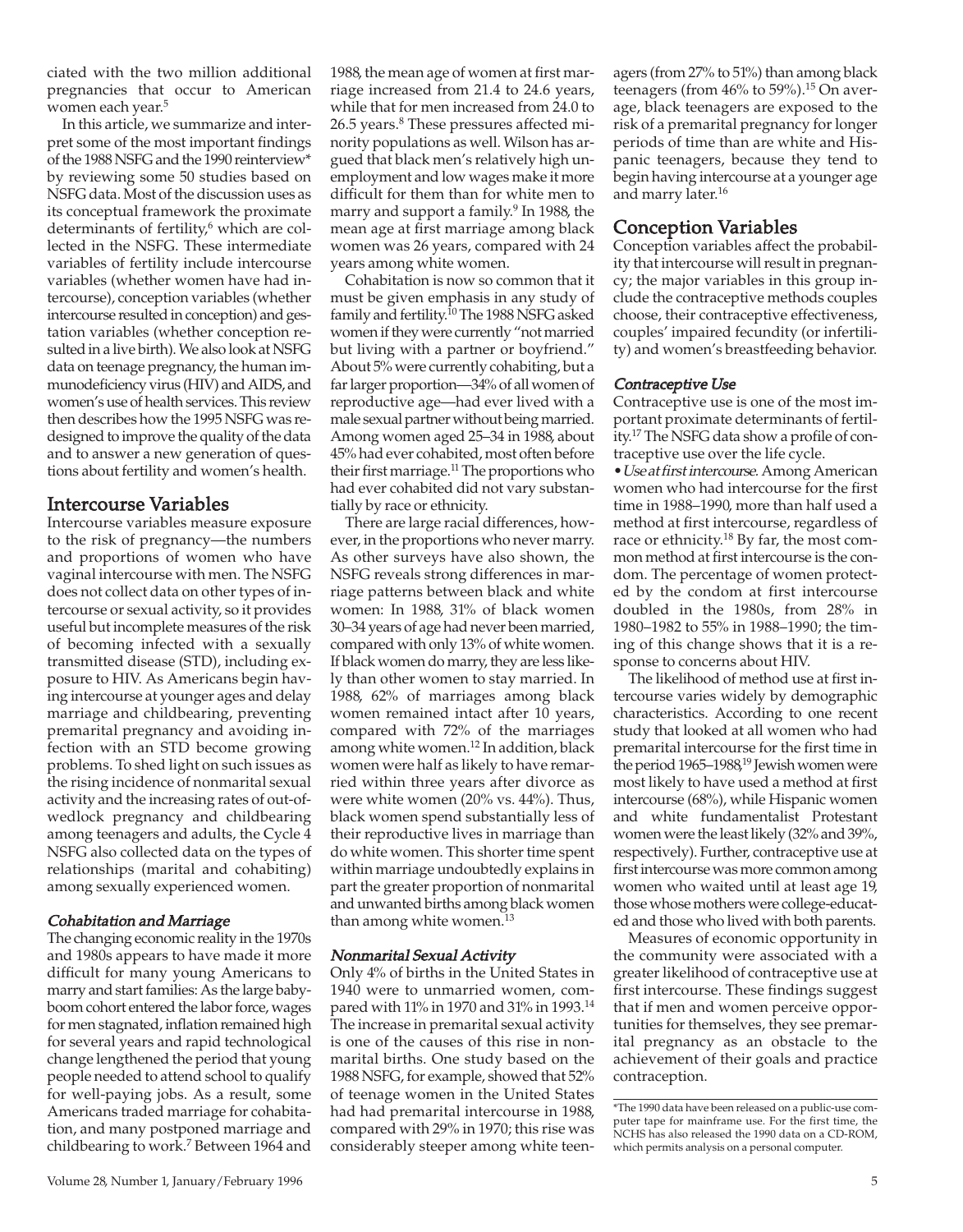•Current use. After having relied on the condom at first intercourse, young women typically switch to the pill. Among those practicing contraception in 1990, 61% of 18–19-year-olds and 55% of 20–24-year-olds were using the pill.<sup>20</sup> Female sterilization, however, is the leading method among 30–34-year-olds, because many American women have had all of the children they want by age 30. In 1990, among women who wanted no more children, about 70% relied on male or female sterilization.

Four major trends in current contraceptive use were apparent from 1982 through 1990.21 First, reliance on female sterilization rose steadily, from 22% of users in 1982 to 30% in 1990. Female sterilization was already the leading method among women aged 30 and older in 1982, but increased sharply in the 1980s among other demographic groups, such as less-educated, lowincome and minority women. By 1990, female sterilization was the leading method among less-educated, low-income and minority women of all ages.

Second, pill use remained high, especially among young women aged 15–29 and among college-educated white women. Third, IUD use virtually disappeared as the major distributors of the device withdrew it from the U. S. market: Reliance on the IUD dropped from 7% among users in 1982 to 1% in 1990. Finally, condom use more than doubled among never-married women, from 12% in 1982 to 30% in 1990, apparently in response to concerns about HIV infection. Diaphragm use dropped by an equivalent amount, and this shift from the diaphragm to the condom was especially pronounced among college-educated women.

If we combine male and female sterilization, 42% of all users were protected by sterilization in 1990 (29.5% by female sterilization and 12.6% by vasectomy), while 29% relied on the pill and 18% on the condom. Why has sterilization, especially female sterilization, become so popular? First, the experience of an unintended pregnancy, whether it results in an unplanned birth or an abortion, is probably one reason why so many couples choose sterilization, with its minimal failure rate. Second, many women wish to avoid the side effects associated with reversible methods. (Such a concern may seem excessive, given the health data,<sup>22</sup> but is nonetheless genuine.)

Third, many couples have had all the children they want at a surprisingly young age and typically face 15 or more years in which they want to avoid any further pregnancies. The cumulative risk of an un-

wanted birth over a 15-year period may be quite high, since at ages 30–44 that risk is  $10\%$  in the first year alone.<sup>23</sup> Many couples who relied on the pill when they were younger may reject long-term continued use because of worries about side effects. Married or monogamous couples may also rule out barrier methods because they have relatively high failure rates and interrupt the spontaneity of intercourse. While the initial cost of sterilization is higher than that of other methods, $^{24}$  it is often covered by insurance. When averaged over many years, its long-term costs are relatively low. Thus, couples may view sterilization as providing permanent, coitus-independent protection from unwanted pregnancy at low cost and with no worry about side effects.

Among sterilized couples, male sterilization is less common than female sterilization. Reliance on male sterilization is particularly rare if the woman is black, Hispanic, less-educated or low-income. Several possible explanations have been offered for this consistent finding, including indifference or hostility to contraception among men in these groups, $25$ their lack of access to health care and health insurance, and community-level variables such as limited economic opportunities and their adverse effects on employment, marital stability and access to health insurance.

### Use-Effectiveness

The basic measure of contraceptive effectiveness estimated from the NSFG is the first-year failure rate—the probability of pregnancy in the initial year of method use. According to the 1988 survey, firstyear failure rates were 7% for the pill, 16% for the condom, 22% for the diaphragm, 30% for spermicides and 31% for periodic abstinence.<sup>26</sup> These rates, which reflect U. S. women's actual use, are obviously higher than failure rates for "perfect" use, and thus give patients and physicians a realistic estimate of the chances of success or failure with a given method. For example, the 7% failure rate for the pill indicates that compliance is far from perfect, especially with the now common lowerdose formulations that need to be taken consistently to be effective. The failure rate for the condom is 16% because fewer than half of users use one at each act of intercourse;<sup>27</sup> the same is probably true of other barrier and behavior-dependent methods.

The combined first-year failure rate in 1988 for all methods except sterilization was 14%. However, the failure rate among low-income women was double that

among high-income women (21% versus 10%), and rates among black and Hispanic women were higher than those among white women. These findings suggest one explanation for why minority, low-income and less-educated women so often turn to sterilization.

### Impaired Fecundity and Infertility

The two indicators of impaired fecundity used in the NSFG differ in two principal ways. First, infertility only measures a couple's difficulty in conceiving, while impaired fecundity covers both difficulty in conceiving and difficulty in carrying a pregnancy to term. Second, infertility is measured among married couples only, but impaired fecundity is assessed among both married couples and unmarried women.

Public concern with infertility has been intense and widespread. In the 1970s and 1980s, the popular media often reported an "epidemic" of infertility. However, NSFG estimates of infertility trends over time, which are based on detailed information on women's sexual, contraceptive and pregnancy experience, do not support these claims.<sup>28</sup>

Physicians define infertility as the inability to conceive after at least one year of unprotected intercourse. They use this definition to screen couples for infertility treatment; it is not a measure of sterility. In 1988, about 2.3 million married couples in which the woman was 15–44 years old were infertile, or about 8% of all married couples (roughly the same proportion as in 1982). Moreover, infertility among married couples has not significantly increased since 1965.

Women are classified as having impaired fecundity if they report that it is impossible, difficult or dangerous for them to become pregnant or carry a baby to term. In 1988, about 4.9 million couples had impaired fecundity, compared with 4.5 million in 1982. This increase in absolute numbers resulted from the growth in population, since the proportion of women with impaired fecundity or whose partners had impaired fecundity was the same in both 1982 and 1988 (8.4%). In fact, the percentage with impaired fecundity did not change significantly over that period in any of 12 age and parity subgroups.29

Given that rates of infertility and impaired fecundity did not change, where did the widespread perception of an "epidemic" of infertility come from? First, the tendency to delay marriage and childbearing for economic reasons has increased the age at which women attempt conception, $30$  and the incidence of impaired fe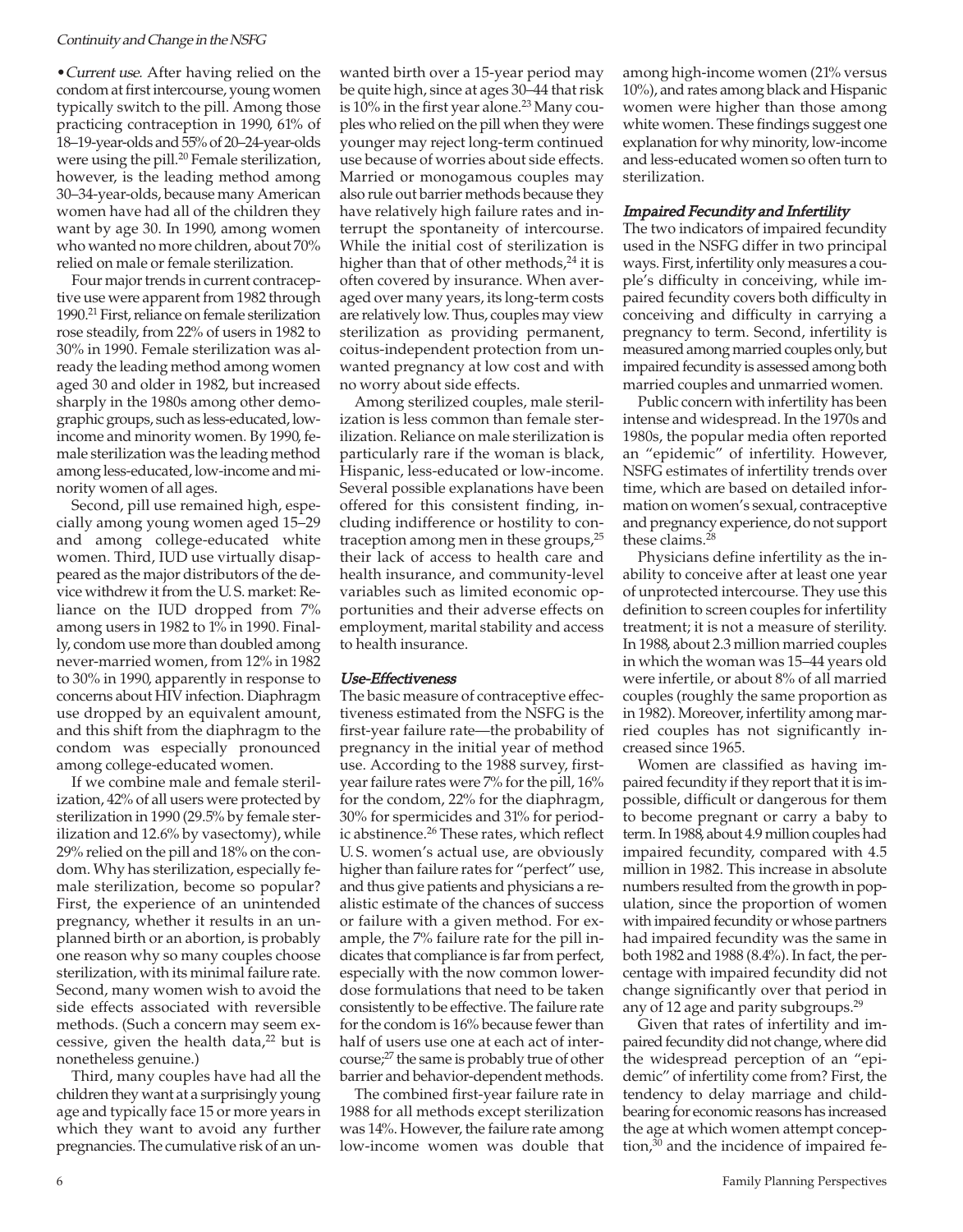cundity increases with age: In 1988, 4% of childless women aged 15–24 had impaired fecundity, compared with 13% of those aged 25–34 and 21% of those aged 35–44.31

Second, an unprecedented number of women born in the baby-boom cohort were in their 30s and 40s in the 1980s and had delayed having a baby. The number of childless women aged 25 and older increased by 27% between 1982 and 1988, from 10.2 million to 12.9 million. Accordingly, the number of childless women aged 25 and older with impaired fecundity increased by 24%, from 1.3 million to 1.6 million.32 To a clinician or to a reporter, a 24% increase in six years probably looks like an epidemic.

Third, the introduction of a variety of new fertility drugs and techniques received widespread news coverage and spurred public discussion about infertility. The greater range of techniques available also increased the number of visits per infertility patient and the number of physicians specializing in infertility;<sup>33</sup> the overall result was a rise in the number of medical visits for infertility and in the amount of money spent to treat infertility.

Two studies of 1988 NSFG data on infertility showed that impaired fecundity is not more prevalent in any one race or socioeconomic group, but those in higher socioeconomic groups use infertility services far more often than do those in other groups.34 Thus, clinicians who treat infertility see a self-selected subset of all couples with infertility problems and the studies based on those populations suffer from the same selection bias.

The risk of impaired fecundity is doubled among women who have had pelvic inflammatory disease (PID), once age and other variables have been controlled for.35 According to an analysis of NSFG data on PID, 11% of American women reported they had had PID at some time in their lives.36 The factors that significantly predicted PID among all women, other than the woman's age, were being black, having had multiple lifetime sex partners and having been diagnosed with an STD. Among white women, being unmarried, having had intercourse for the first time at a young age and having practiced douching also independently predicted PID. While caution is always necessary when interpreting self-reported medical data, these findings are consistent with epidemiologic studies of physician-diagnosed PID among smaller samples.

In epidemiologic studies, douching has been associated with PID, ectopic pregnancy and cervical cancer.<sup>37</sup> Another analysis based on NSFG data confirmed douching as a risk factor for PID among white women; that study also found that 32% of white women and 67% of black women douched regularly, and women with less education and those who had first intercourse at an early age were more likely to have douched.<sup>38</sup>

### **Breastfeeding**

Although the demographic impact of breastfeeding is small compared with that of contraception and abortion, its well-established health benefits for the infant make it an important variable to monitor.<sup>39</sup> Unfortunately, the infants most likely to need the benefits of breastfeeding—those born to teenage mothers or to mothers with low incomes or less education—are least likely to get them.40 Throughout the 1970s and 1980s, breastfeeding (and in particular long-term breastfeeding, which confers the greatest health benefits) was practiced primarily by college-educated white mothers. Breastfeeding increased sharply during the 1970s but not in the 1980s.

### Gestation Variables

In a framework based on the intermediate fertility variables, the gestation variables are pregnancy outcomes—whether a pregnancy results in fetal loss, a live birth or an induced abortion. The NSFG estimates of total fetal loss combine miscarriages (fetal deaths before 28 weeks' gestation) with the much less numerous stillbirths (deaths after 28 weeks' gestation). NFSG data show that when rates of fetal loss are expressed as fetal losses divided by live births plus fetal losses, about one in six pregnancies ends in a miscarriage or stillbirth. These estimates compare well with those from other survey data, $41$  but are lower than estimates derived by using special methods of detection to uncover early miscarriages.<sup>42</sup>

NSFG data on fetal losses have been used in a series of reports that supply pregnancy rates by age and race for each year from 1976 to 1992. The birth data in these reports are from the national birth registration system, the data on fetal loss from the NSFG, and the abortion data from the U. S. Centers for Disease Control and Prevention and The Alan Guttmacher Institute. According to the most recent report, the annual number of pregnancies in the United States rose from 5.0 million in 1976 to 6.7 million in 1990, as the number of women of reproductive age increased by 20% (from 48.7 million women aged 15–44 in 1976 to 58.6 million in 1990).43 In 1991 and 1992, the annual number of pregnancies declined slightly, to 6.5 million. In 1992, about 63% of pregnancies ended in a live birth, about 24% in an induced abortion and 14% in a fetal loss.

The overall total pregnancy rate (the sum of age-specific pregnancy rates) in 1991 was 3.3 lifetime pregnancies per woman—2.1 births, 0.8 abortions and 0.4 fetal losses. White women averaged 2.8 pregnancies, including 1.8 live births, 0.6 abortions and 0.4 fetal losses per woman. Among black women, the rate was 5.1 pregnancies per woman, broken down into 2.6 births, 1.9 abortions and 0.6 fetal losses. Hispanic women averaged 4.7 pregnancies per woman—3.0 births, 1.0 abortions and 0.7 fetal losses.

### Other Fertility-Related Variables Fertility Expectations

National fertility surveys have always collected data on women's birth expectations in order to project future birthrates. A recent study compared NSFG data and data from the Census Bureau's Current Population Surveys (CPS) in an effort to understand the conditions under which birth expectations provide useful information for predicting future birthrates.<sup>44</sup> The report is valuable for two reasons. First, it is the most extensive presentation of NSFG data on birth expectations in two decades. Second, the report shows that the CPS and the NSFG get significantly different estimates of birth expectations because many women are uncertain about how many births they expect and the two surveys handle this uncertainty differently. Researchers need to resolve the problem of how to project the birthrates of women who are uncertain about their birth expectations.\*

According to the report, in 1982 American women aged 15–44 expected to have 2.38 births, while in 1988 they expected 2.22 births. Both of these estimates are significantly higher than the actual TFRs for

<sup>\*</sup>For example, women aged 18–34 who were interviewed in the NSFG expected 12% more births than similar women interviewed in the CPS. The report suggests several possible explanations for this difference, but perhaps the most important one is the different ways in which each survey handled missing and uncertain responses. The CPS excluded 27% of the sample from the calculation of the number of expected births—12% who could not be located for this follow-up interview and another 15% who were uncertain of their expectations. Such women were disproportionately young, single, childless and members of racial and ethnic minorities. With the NSFG, in contrast, the 32% who were "not very sure" about how many children they expected to have were asked further questions until they gave a value for additional births expected. These women were included in the denominator and tended to expect to have somewhat more children than those who were more certain, perhaps because they anticipated more difficulty in avoiding unintended births.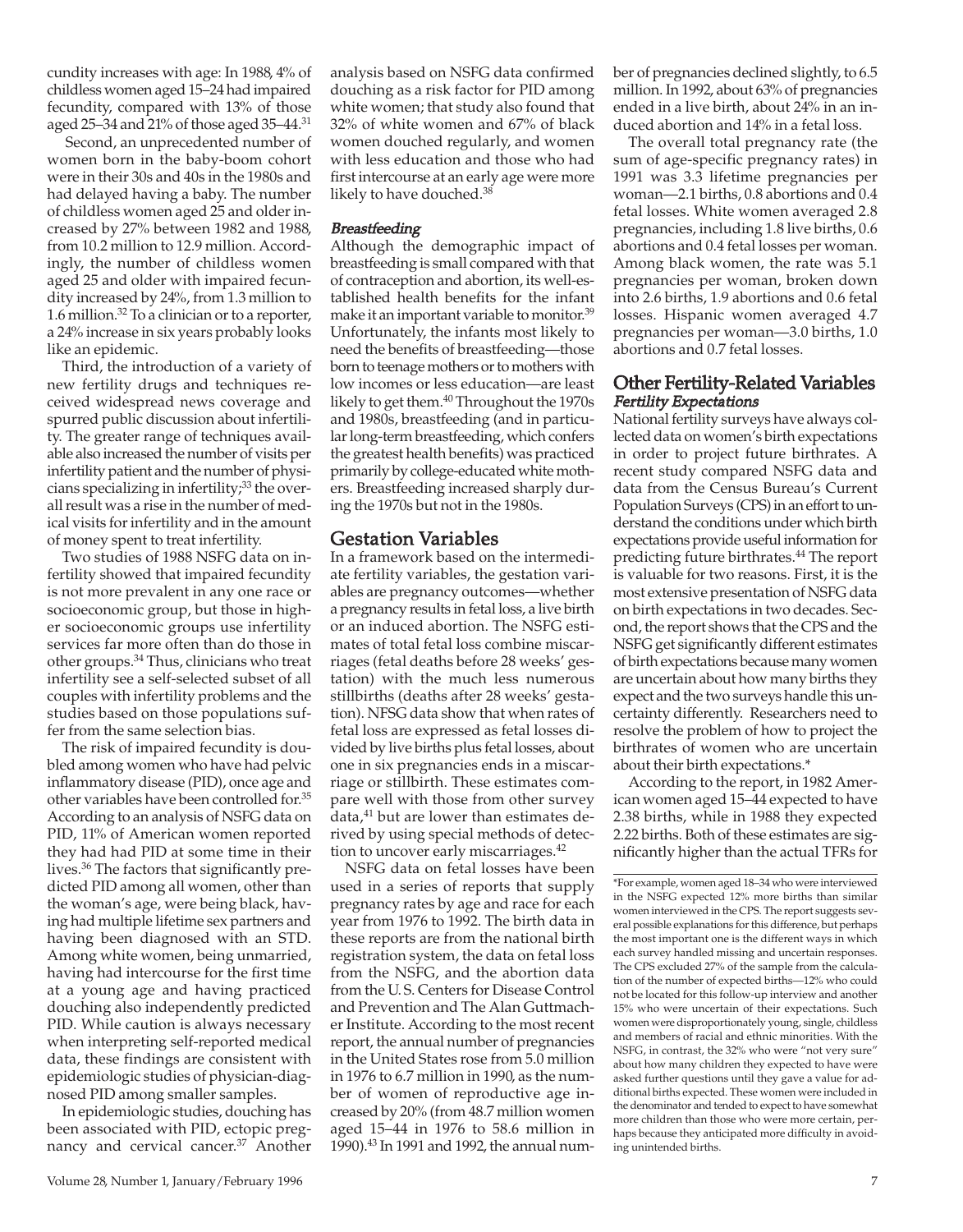the corresponding years (1.83 births in 1982 and 1.93 births in 1988). The report points out that these higher levels of expected fertility relative to actual fertility suggest that many women who are delaying childbearing plan to compensate for this delay later on. In fact, the TFR increased to more than two births per woman in 1989 and 1990, in part because birthrates among women in their 30s and 40s rose sharply. Thus, women's expectations of future childbearing may have anticipated the rise in birthrates since the early 1980s.

### Unintended Fertility

Since 1965, national fertility surveys have ascertained whether pregnancies were intended or unintended.\* A recent study by the U. S. Institute of Medicine found that about 57% of pregnancies in the United States are unintended.45 Several industrialized nations have succeeded in reducing the proportion of pregnancies that are unintended to 30%; if the United States were to achieve this goal, the report notes, there would be about 200,000 fewer unwanted births and about 800,000 fewer abortions each year.

The report stresses that unintended pregnancy is the common thread in teenage pregnancy, nonmarital childbearing and abortion; all of these problems would be less severe if unintended pregnancy were reduced. Another study has shown that preventing unintended pregnancy saves a great deal of money: Since each pregnancy, on average, costs about \$3,800 in a managed-care setting,<sup>46</sup> the 3.5 million unintended pregnancies that occur each year cost about \$13 billion annually in medical costs alone.47

Although overall rates of unintended childbearing decreased greatly in the 1970s, the proportion of births that were unwanted increased among less-educated, poor and minority women in the 1980s, with the greatest increases occurring among poor and less-educated black women.48 The Institute of Medicine report notes that this trend reflects both an overall increase in the proportion of unintended pregnancies and a decline in the percentage of unintended pregnancies that were resolved by abortion.<sup>49</sup>

About 40% of U. S. births result from unintended pregnancy. Teenagers, poor women, black women, less-educated women and unmarried women are more likely than others to report that a birth was unwanted or mistimed. For example, about 73% of births to teenagers result from unintended pregnancy, compared with 46% among women aged 20–24 and 32% among women aged 25–29.50 The determinants of unwanted births, a subset of unintended births, have not changed in the last two decades: Net of all other factors, low education, low income, older age and black race all increase the probability of an unwanted birth. This was true in 1973, and was still true in  $1988$ .<sup>51</sup>

### Religious Differentials in Fertility

Another important correlate of fertility not measured on birth certificates is religious affiliation. In the 1955 and 1960 surveys, religious affiliation was associated with large differences in fertility and its intermediate variables.<sup>52</sup> Among white women, Catholics had a much higher birthrate than Protestants, and this difference persisted until the late 1960s. By the 1980s, however, this pattern had ended. Total fertility rates among non-Hispanic whites were now lower for Catholics than for Protestants (1.64 lifetime births per woman versus 1.91 per woman).<sup>53</sup>

Catholic women tend to have fewer children than Protestant women, primarily because they marry later and less frequently than do Protestants. However, fertility remains high among Hispanics, regardless of their religion, and among Mormons. Conversely, fertility rates are lowest among Jewish women and those with no religion. Women with a wide gap between their TFR and the total number of births they expect to have—for example, Catholics, Jews and those with no religious affiliation—may end up having fewer children than they expect to have.

### Selected Policy Issues

Studies based on data from the 1988 NSFG and the 1990 reinterview shed light on several important public policy issues, including teenage pregnancy, adoption, STD and HIV prevention, and the use of family planning and other medical services by women of reproductive age.

### Adolescent Pregnancy

The U. S. teenage pregnancy rate, which is higher than that of many other industrialized nations,<sup>54</sup> is a policy and health concern because of its association with adverse social, economic and health outcomes for women and children. For example, teenage mothers are more likely than adult moth-

ers to receive inadequate prenatal care, to gain too little weight during pregnancy, to have labor and delivery complications (including low birth weight, preterm birth and newborn anemia), to drop out of high school, to have decreased earning potential and to live in poverty.55 Although many of these associations seem to stem from the already disadvantaged status of women who become adolescent mothers, substantial evidence suggests that childbearing at an early age compounds the risk of adverse outcomes for these women and their children.

About 11% of teenage women became pregnant annually during the 1980s. These rates remained relatively stable during the period 1982–1988 because two important trends balanced each other out: Although the proportion of teenagers who had ever had intercourse increased (from 47% in 1982 to 53% in 1988), condom use among teenagers also increased, which prevented pregnancy rates from rising accordingly.56 The overall increase in the past decades in the number and proportion of unwed teenage mothers is a complex phenomenon, but its demographic causes include the declining proportion of teenagers who marry, the decline of the shotgun marriage and decreases in birthrates to married women, as well as increases in the birthrates among unmarried teenagers.<sup>57</sup> More than 85% of births to never-married teenagers are unintended.58

For never-married teenagers, the firstyear contraceptive failure rate is 16%, the same as that for all never-married women.<sup>59</sup> The predominant method among teenagers is the pill, which suggests that use-effectiveness could be increased by improving the consistency with which teenagers take the pill.

### Adoption

Carrying a pregnancy to term and placing the child for adoption is an alternative to abortion for some women with an unwanted pregnancy, and adopting a child is an alternative for couples for whom infertility treatment is unsuccessful or too costly. The NSFG is one of the only available sources of nationally representative information on adoption and the only source of national data on relinquishment of babies for adoption among women of reproductive age. Data from the survey have shown that the percentage of evermarried women aged 15–44 who ever adopted a child remained quite stable, at about 2% during the 1970s and 1980s. $60$ 

Adoption of an unrelated child is most common among childless women, women with fecundity impairments, white

<sup>\*</sup>The category "unintended" combines mistimed and unwanted pregnancies. For example, if a woman who wanted to have at least one baby in her lifetime became pregnant at age 17 but wanted to wait until she was at least 22 years old, then that pregnancy would be considered mistimed. However, if a woman wanted to have only one child in her life and became pregnant with a second one, then the second pregnancy would be classified as unwanted.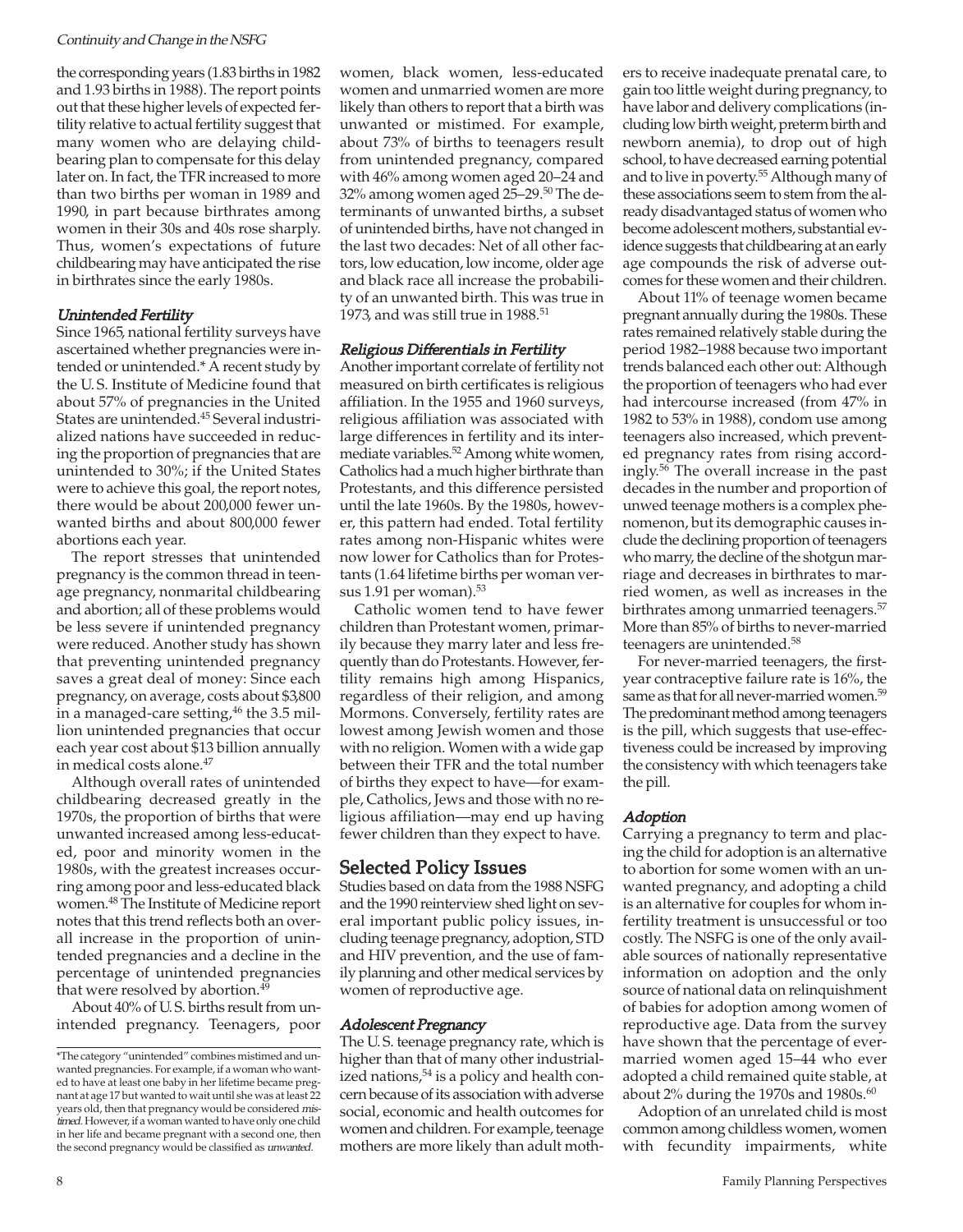with fecundity impairments (11–24%) had taken any step to adopt a child. Use of Family Planning Services

stigma of unwed parenthood.

The difficulties that infertile couples face in adopting a child have attracted much attention in recent years. Data from the 1988 NSFG, which for the first time included measures of the adoption-seeking process, confirmed the popular impression that there were more couples seeking adoption than there were babies to adopt: In 1988, there were an estimated 3.3 adoption seekers for every actual adoption.<sup>62</sup> At the same time, however, only a minority of couples

### The most effective methods of contraception—i.e., the pill, sterilization, the implant and injectables—must be obtained from a doctor or other health care provider, so contraceptive use is closely tied to use of the health care system. However, the American health care system is changing, which makes it critical for researchers and providers alike to understand where and how women obtain contraception and why some women cannot or do not obtain a method when they need one.

women and those with higher levels of income and education. Adoptions of related children, however, follow a different pattern: Black families and families with low incomes and low levels of education are more likely than others to adopt a relative. Most studies of adoption focus only on unrelated adoption, leaving out an important part of the overall picture.

Relinquishment of children for adoption declined dramatically over time among white women, from 19% of nonmarital births in 1965–1972 to 3% of nonmarital births in 1982–1988.<sup>61</sup> Among black women, the rate of relinquishment did not change and has always been low (under 2% of nonmarital births). The drop among white women initially reflected the increases in abortion rates after the legalization of abortion in 1973. In subsequent years, however, the continuing decline in the proportion of women who placed their children for adoption most likely reflected the diminishing

Family planning visits give women the chance to be screened for cancer, hypertension and STDs, including infection with HIV.63 In 1982 and 1988, about 20 million women (35% of the 58 million women aged 15–44) used family planning services in a 12-month period. This percentage fluctuated by age, rising from 30% among 15–19 year-olds to 59% among 20–24-year-olds and then declining, from 53% among 25–29 year-olds to 35% among 30–34-year-olds, 17% among 35–39-year-olds and 6% among

40–44-year-olds.<sup>64</sup> This pattern is associated with the age pattern of contraceptive use.

Over 90% of women who use family planning services obtain cancer and hypertension screening each year; in contrast, among those who do not use such services, large differentials exist in health screening measures by socioeconomic status and disease risk.65 Pill use in particular requires

regular visits and is typically accompanied by routine health screening.

Title X of the Public Health Service Act was passed to provide birth control and other medical services for all women who need but cannot afford them. Of the women who obtained family planning

services in 1988, 18% used a Title X clinic at their most recent visit, 18% attended another type of clinic and 64% went to a private doctor or a health maintenance organization.<sup>66</sup> While Title X clinics provide services to all women, they are a major source of family planning for teenagers, black women and low-income women, since at least one-third of their most recent visits for family planning were at a Title X clinic.

### Maternal and Child Health

A majority of infant deaths in the United States occur in the first 28 days of life, and these neonatal deaths are typically related to conditions that develop during pregnancy. A recent analysis of NSFG data found that race, marital status, education, income, age at pregnancy outcome and wantedness of the pregnancy continue to be correlated with delayed prenatal care, smoking and drinking during pregnancy, and low birth weight.<sup>67</sup> For example, infant mortality rates are twice as high among black babies as among white babies, in part because black women continue to be less likely than white women to receive prompt prenatal care; the magnitude of this difference did not decrease in the 1980s. Black and other minority women more often relied on public sources for most of their prenatal care. Private insurance paid for about 68% of the most recent deliveries to women in 1984–1988; 11% were paid for with the woman's own money, 9% by Medicaid, 7% by other government programs and 5% by other sources. About one-third of teenage, black and never-married mothers relied on Medicaid for payment for their most recent delivery in 1982 and 1988.

Smoking during pregnancy declined in

the 1980s, but did not disappear: Twentythree percent of pregnant women smoked during their pregnancy in 1985–1988, compared with 32% in 1971–1980. White women were more likely to smoke during pregnancy than were black or Hispanic women. Alcohol use during pregnancy also declined between 1982 and 1988, from 45% to 34%. Among the 34% who drank

"Although the proportion of teenagers who had ever had intercourse increased [from 1982 to 1988], condom use among teenagers also increased, which prevented pregnancy rates from rising accordingly."

> during pregnancy, nearly 25% drank once a month or less, while just over 8% did so more than once a month.

### HIV and STD Prevention

Information on the prevalence of behaviors that increase the risk of HIV infection is essential for predicting the course of the AIDS epidemic, targeting public health efforts to discourage risky behaviors and evaluating the success of such programs nationwide. While the 1988 NSFG and 1990 reinterview measured only certain aspects of HIV risk behavior, the inclusion of such questions in a national survey was an important step in showing that respondents were willing and able to answer them.

One study that analyzed these NSFG data on risk behavior concluded that "further data collection on the topic is vitally important and appears to be feasible."68According to this analysis, about 4.2 million women aged 15–44 (8% of those who have ever had intercourse) have had more than 10 male sexual partners in their lifetime. The proportions of women with more than 10 partners were similar by income and race.

During the past two decades, behavior that raises the risk of STD infection increased among teenagers, with the proportion who had more than one sexual partner increasing from 12% in 1971 to 32% in 1988. Studies based on NSFG data have also shown that among unmarried women, those who had first intercourse before age 15 and those with no religious affiliation were the most likely to have had more than one recent male partner.<sup>69</sup>

Data from the 1990 reinterview show that less than half of all condom use in 1990 was consistent use; that is, most condom users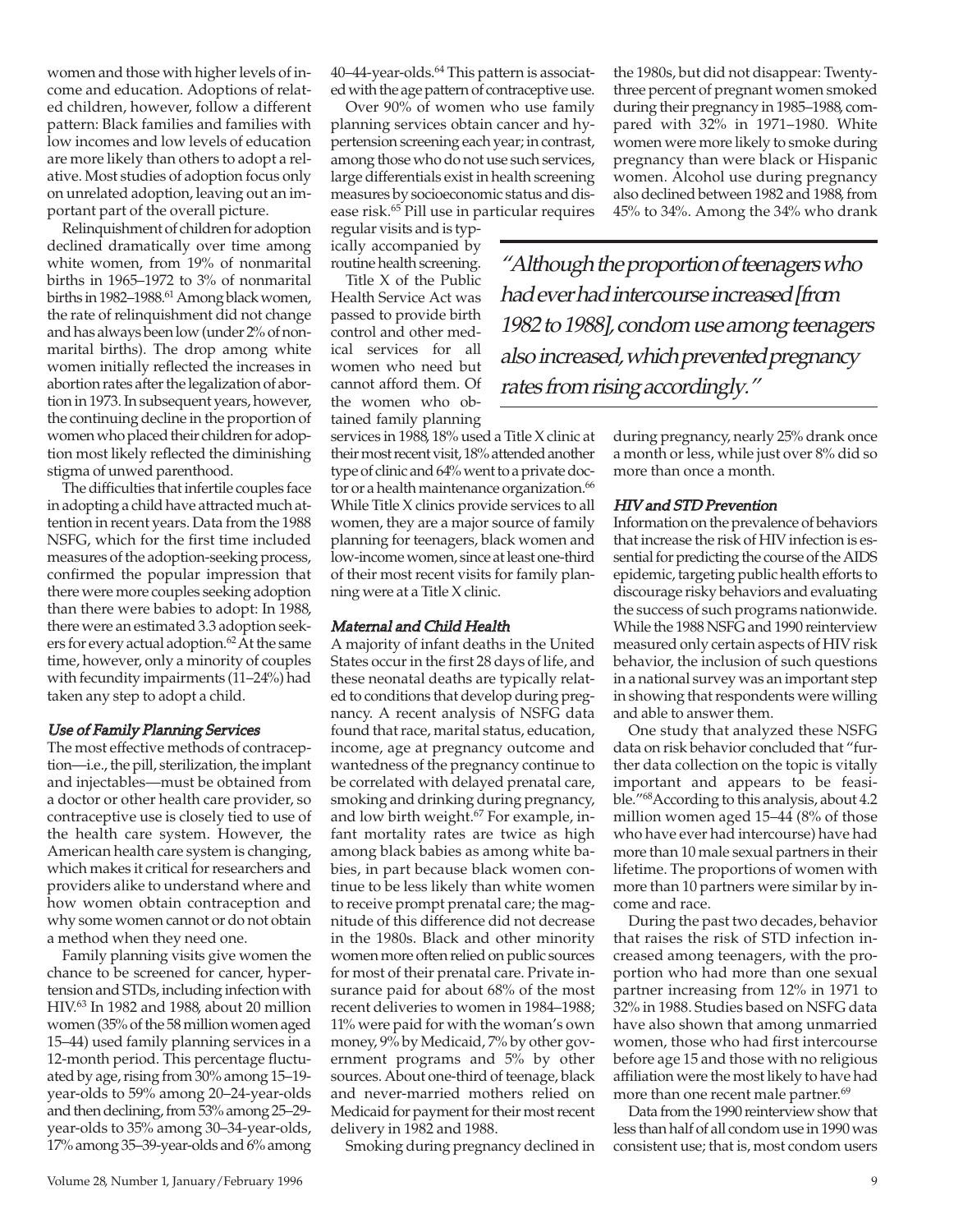do not use a condom at each act of intercourse.70 Consistent condom use for disease prevention was most common among college-educated unmarried women: About 19% of the partners of such women used condoms consistently to prevent STDs in 1990, compared with just 3% of the partners of high school dropouts. Clearly, public health messages about condom use for STD and HIV prevention are not being heeded equally by all segments of the population. The same study also showed that among unmarried women who had recent multiple partners, only 40% succeeded in having their partners use condoms at all acts of intercourse.

About 35% of women aged 15–44 had been tested for HIV at some time, according to the 1990 reinterview. Only about 16% of these tests, however, were obtained at visits specifically for an HIV test. The remainder took place when the woman donated blood (55% of tests), or at a periodic medical examination or at other medical visits (17%). The proportions of women who had been tested were as high as 54% among unmarried women who had ever had an STD, 47% among those who had had six or more partners and 43% among those who had had PID.71

A study of the 1988 data found that 26% of women aged 15–44 had been tested for an STD in that year.72The probability of having been tested was higher among blacks than among whites (47% vs. 23%); one reason for this disparity is the higher rates of gonorrhea among black women than among white women.73 According to the 1988 NSFG data, women who had made a family planning visit in the last 12 months (especially to a clinic) were more likely than others to have been screened for STDs.74This finding suggests that some clinics serving high-risk populations now find it costeffective to screen most of their clients regardless of their individual characteristics.

### The Cycle 5 Redesign

For many years, the data collected by the NSFG from representative cross-sections of women of childbearing age have provided useful information on the status of women's reproductive experience and health. In planning for Cycle 5, however, it became clear that the survey needed to be enhanced in important ways to continue to meet the needs of policymakers,

health planners and researchers.

First, we were urged to expand the explanatory measures included in the survey. In previous cycles, the wide scope of fertility-related topics covered by the survey and the one-hour time limit on the interview restricted the characteristics of women's current and past lives that could be measured. This hampered the ability of researchers to test hypotheses about the causes and consequences of fertility and fertility-related behavior. For example, one study conducted with 1988 NSFG data found a relationship between premarital intercourse and the risk of divorce.75 Two key explanations for this finding require measures of family background and attitudes and values on marriage and childbearing, and these were quite limited in the 1988 survey. Another study based on Cycle 4 could not test explanations for the finding that teenage mothers are more likely to have daughters who are teenage mothers, because the survey had too few measures of respondents' background.76

The 1995 NSFG features several improvements that address these and other gaps. First, Cycle 5 was redesigned to include detailed event histories—a cohabitation history, a work history, an education history and a history of parents and grandparents with whom the respondent lived during childhood.77 These event histories make it possible to link NSFG data on fertility, contraception and other proximate determinants to other elements of the life course.

In addition, improved history data on marriage, divorce and sexual partnerships have been added, as have questions on attitudes toward marriage and childbearing. These data will provide an important resource for studying how the formation, circumstances and stability of relationships influence the risk of pregnancy and nonmarital birth and STD infection.

These additions, however, made the survey substantially longer and more burdensome. In 1993, the NSFG pretest showed that \$20 incentives helped increase response rates and control costs, despite the questionnaire's increased length.78

A second improvement was to strengthen the measurement of certain fertility-related variables. Whereas previous surveys have consistently documented much higher rates of unintended pregnancy in the United States than in many other industrialized countries, the reasons for this situation have been left unanswered. Enhanced measures in Cycle 5 of the consistency of contraceptive use, of the characteristics of sexual partners and of women's

attitudes about their pregnancies should give us fresh insights on this question.79 Similarly, the expanded data on family planning and infertility services and other measures of health care use should yield better information on how well the health care system addresses Americans' needs.

Third, to improve the quality and timeliness of the data, the NSFG shifted from paper-and-pencil interviewing to computer-assisted personal interviewing, in which the interviewer uses a laptop computer to ask questions and record answers. Computer-assisted interviewing reduces interviewer error and lessens the time needed for coding and editing after the interviews are completed.

Fourth, the most recent cycle incorporated new methods to improve the reporting of abortion and other sensitive topics. Abortion reporting has always been incomplete in the NSFG, as it is in nearly all fertility surveys.<sup>80</sup> In the Cycle 5 pretest, women responded on a personal computer to a self-administered questionnaire delivered over headphones. The pretest results suggested that this new technique, called audio computer-assisted self-interviewing, helped to improve the reporting of abortion compared with traditional faceto-face interviewing (as did the \$20 incentive). The 1995 NSFG was one of the first large national studies to use audio computer-assisted self-interviewing.81

Data collection occurred from January through October 1995. Over the next year, the Cycle 5 data will be edited and coded; constructed variables (such as current contraceptive use, fecundity status and infertility status) will be programmed, tested and imputed; weights for each case will be computed to account both for nonresponse and for the different sampling rates for white, black and Hispanic women; sampling errors will be estimated (as errors in a complex sample differ from those in a simple random sample of the same size $^{82}$ ); and a user's guide to the data file will be prepared. When these processing steps are complete, data from the survey will be released for public use,\* probably in early 1997. If accomplished, this will represent a substantially faster turnaround time than with previous cycles, despite the fact that the Cycle 5 data file is longer and more complex than any previous NSFG.

Just as the Cycle 5 survey was enriched to address current research and policy questions, future cycles will also change to meet new data needs as they arise. Some of the challenges for Cycle 6 and beyond may be improving information on men's roles in marriage, fertility and par-

<sup>\*</sup>Readers who would like to be notified when the first Cycle 5 publications or the public-use data file become available should send their request in writing to the first author (W.D. Mosher, NCHS, Family Growth Survey Branch, 6525 Belcrest Rd., Hyattsville, MD 20782) with their name, address and telephone and fax numbers (and e-mail address, if any).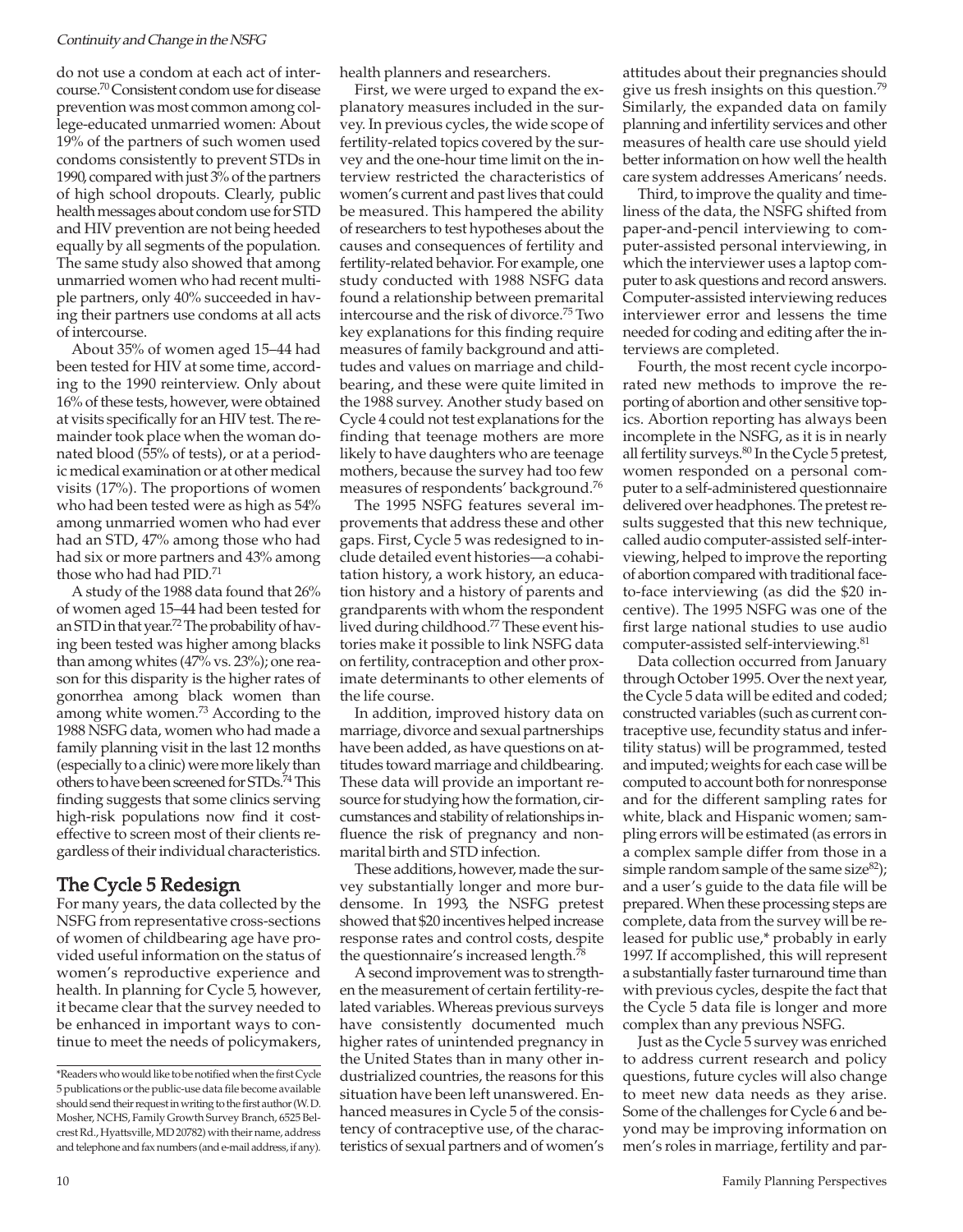enting; seeking new ways to characterize relevant aspects of the social, cultural and economic context; and measuring how changes in public policy and health care will affect the reproductive behavior and health of American couples.

Future surveys will also need to continue to provide time-series data on critical aspects of fertility and reproductive health. No one study can answer all questions related to fertility. Nevertheless, by striking a careful balance between continuity and change, this historic series of studies will continue to contribute to understanding fertility and reproductive health in the United States.

#### References

1. L. S. Peterson, "Birth Expectations of Women in the United States, 1973–88," Vital and Health Statistics, Series 23, No. 17, 1995.

2. R. M. Freedman, P. K. Whelpton and A. A. Campbell, Family Planning, Sterility and Population Growth, McGraw-Hill, New York, 1959.

3. Ibid.; P. K. Whelpton, A. A. Campbell and J. E. Patterson, Fertility and Family Planning in the United States, Princeton University Press, Princeton, N. J., 1966; N. B. Ryder and C. F. Westoff, Reproduction in the United States: 1965, Princeton University Press, Princeton, N. J., 1971; and ——, The Contraceptive Revolution, Princeton University Press, Princeton, N. J., 1977.

4. K. Davis and J. Blake, "Social Structure and Fertility: An Analytic Framework," Economic Development and Cultural Change, 4:211–235, 1956.

5. S. J. Ventura, S. M. Taffel, W. D. Mosher et al., "Trends in Pregnancy Rates: Estimates for the United States, 1980–92," Monthly Vital Statistics Report, Vol. 43, No. 11, Supplement, 1995; and S. J. Ventura, J. A. Martin, S. M. Taffel et al., "Advance Report of Final Natality Statistics, 1993," Monthly Vital Statistics Report, Vol. 44, No. 3, Supplement, 1995.

6. K. Davis and J. Blake, 1956, op. cit. (see reference 4); and J. Bongaarts, "Proximate Determinants," in J. A. Ross, ed., International Encyclopedia of Population, The Free Press, New York, 1982, pp. 275–279.

7. F. R. Levy and R. C. Michel, "Are Baby Boomers Selfish?" American Demographics, Apr. 1985, pp. 38–41.

8. National Center for Health Statistics (NCHS), "Advance Report of Final Marriage Statistics, 1988," Monthly Vital Statistics Report, Vol. 40, No. 4, Supplement, 1991.

9. W. J. Wilson, The Truly Disadvantaged: The Inner City, the Underclass and Public Policy, University of Chicago Press, Chicago, 1987.

10. L. Bumpass, "The Declining Significance of Marriage: Changing Family Life in the United States," paper presented at the Potsdam International Conference on Changing Families and Childhood, Potsdam, Germany, Dec. 14–17, 1994.

11. K. A. London, "Cohabitation, Marriage, Marital Dissolution and Remarriage: United States, 1988," Advance Data from Vital and Health Statistics, No. 194, 1991, Table 1.

12. Ibid., Tables 1 and 4.

13. S. J. Ventura, S. M. Taffel, W. D. Mosher et al., 1995, op. cit. (see reference 5), p. 7.

14. S. J. Ventura, J. A. Martin, S. M. Taffel et al., 1995, op. cit. (see reference 5); and NCHS, Vital Statistics of the United States 1991, Volume I, Natality, U. S. Government Printing Office, Hyattsville, Md., 1995.

15. Family Growth Survey Branch, "Premarital Sexual Experience Among Adolescent Women: U. S., 1970–1988," Morbidity and Mortality Weekly Report, 39:929–932, 1991.

16. J. D. Forrest and S. Singh, "The Sexual and Reproductive Behavior of American Women, 1982-1988," Family Planning Perspectives, 22:206-214, 1990, Table 4.

17. J. Bongaarts, 1982, op. cit. (see reference 6).

18. L.S. Peterson, "Contraceptive Use in the United States: 1982–1990," Advance Data from Vital and Health Statistics, No. 260, 1995, Table 6.

19. W. D. Mosher and J. W. McNally, "Contraceptive Use at First Premarital Intercourse: United States, 1965–1988," Family Planning Perspectives, 23:108–116, 1991.

20. L. S. Peterson, 1995, op. cit. (see reference 18).

21. Ibid.; and W. D. Mosher, "Contraceptive Practice in the United States, 1982-1988," Family Planning Perspectives, 22:198–205, 1990.

22. S. Harlap, K. Kost and J. D. Forrest, Preventing Pregnancy, Protecting Health: A New Look at Birth Control Choices in the United States, The Alan Guttmacher Institute, New York, 1991.

23. E. F. Jones and J. D. Forrest, "Contraceptive Failure Rates Based on the 1988 NSFG," Family Planning Perspectives, 24:12–19, 1992.

24. J. Trussell et al., "The Economic Value of Contraception: A Comparison of 15 Methods," American Journal of Public Health, 85:494–503, 1995.

25. E. H. Stephen, R. R. Rindfuss and F. D. Bean, "Racial Differences in Contraceptive Choice: Complexity and Implications," Demography, 25:53–70, 1988.

26. E. F. Jones and J. D. Forrest, 1992, op. cit. (see reference 23).

27. W. D. Mosher and W. F. Pratt, "AIDS-Related Behavior Among Women 15–44 Years of Age: United States, 1988 and 1990," Advance Data from Vital and Health Statistics, No. 239, 1993.

28. W. D. Mosher and W. F. Pratt, "Fecundity and Infertility in the United States, 1965-88," Advance Data from Vital and Health Statistics, No. 192, 1990; ——, "Fecundity and Infertility in the United States: Incidence and Trends," Fertility and Sterility, 56:192-193, 1991; and A. Chandra and W. D. Mosher, "The Demography of Infertility and the Use of Medical Care for Infertility," Infertility and Reproductive Medicine Clinics of North America, 5:283–296, 1994.

29. W. D. Mosher and W. F. Pratt, 1990, op. cit. (see reference 28), p. 2.

30. F. R. Levy and R. C. Michel, 1985, op. cit. (see reference 7).

31. W. D. Mosher and W. F. Pratt, 1990, op. cit. (see reference 28).

#### 32. Ibid.

33. Ibid.; and W. D. Mosher and W. F. Pratt, 1991, op. cit. (see reference 28).

34. L. S. Wilcox and W. D. Mosher, "Characteristics Associated with Impaired Fecundity in the United States," Family Planning Perspectives, 26:218-221, 1994; and -"Use of Infertility Services in the United States," Obstetrics and Gynecology, 82:122–127, 1993.

#### 35. Ibid.

36. S. O. Aral, W. D. Mosher and W. Cates, Jr., "Self-Reported Pelvic Inflammatory Disease in the United States, 1988," Journal of the American Medical Association, 266: 2570–2573, 1991.

37. Ibid.; and J. Gardner et al., "Is Vaginal Douching Related to Cervical Carcinoma?" American Journal of Epidemiology, 133:368–375, 1991.

38. S.O. Aral, W.D. Mosher and W. Cates, Jr., "Vaginal Douching Among Women of Reproductive Age in the United States: 1988," American Journal of Public Health, 82:210–214, 1992.

39. Interagency Board for Nutrition Monitoring and Related Research, Nutrition Monitoring in the United States, Chartbook I: Selected Findings from the National Nutrition Monitoring and Related Research Program, Hyattsville, Md., Sept. 1993, p. 19.

40. A. S. Ryan et al., "A Comparison of Breast-Feeding Data from the National Surveys of Family Growth and the Ross Laboratories Mothers Surveys," American Journal of Public Health, 81:1049–1052, 1991; and NCHS, Health, United States, 1994, Hyattsville, Md., May 1995, Table 19.

41. W. D. Mosher and W. F. Pratt, "Fecundity, Infertility, and Reproductive Health in the U. S., 1982," Vital and Health Statistics, Series 23, No. 14, 1987, p. 17; and H. Leridon (trans. by J. Helzner), Human Fertility: The Basic Components, University of Chicago Press, Chicago, 1977.

42. A. J. Wilcox et al., "Incidence of Early Loss of Pregnancy," New England Journal of Medicine, 319:189–194, 1988.

43. S. J. Ventura, S. M. Taffel, W. D. Mosher et al., 1995, op. cit. (see reference 5).

44. L. S. Peterson, 1995, op. cit. (see reference 1).

45. S. S. Brown and L. Eisenberg, eds., The Best Intentions: Unintended Pregnancy and the Well-Being of Children and Families, Institute of Medicine and National Academy Press, Washington, D. C., 1995, p. 3.

46. J. Trussell et al., 1995, op. cit. (see reference 24).

47. P. R. Lee and F. H. Stewart, "Editorial: Failing to Prevent Unintended Pregnancy Is Costly," American Journal of Public Health, 85:479–480, 1995.

48. L. B. Williams and W. F. Pratt, "Wanted and Unwanted Childbearing in the United States: 1973–1988," Advance Data from Vital and Health Statistics, No. 189, 1990; and L. B. Williams, "Determinants of Unintended Childbearing Among Ever-Married Women in the United States: 1973-1988," Family Planning Perspectives, 23: 212–215 & 221, 1991.

49. S. S. Brown and L. Eisenberg, 1995, op. cit. (see reference 45), p. 47.

50. Ibid., pp. 47–48; and J. D. Forrest and S. Singh, 1990, op. cit. (see reference 16), Table 8, p. 212.

51. L. B. Williams, 1991, op. cit. (see reference 48), Table 2.

52. R.M. Freedman, P.K. Whelpton and A.A. Campbell, 1959, op. cit. (see reference 2); and P. K. Whelpton, A. A. Campbell and J. E. Patterson, 1966, op. cit. (see reference 3).

53. W. D. Mosher, L. B. Williams and D. P. Johnson, "Religion and Fertility in the United States: New Patterns," Demography, 29:199–214, 1992.

54. The Alan Guttmacher Institute, Sex and America's Teenagers, New York, 1994, p. 76.

55. Ibid., pp 58-63; C.D. Hayes, ed., Risking the Future: Adolescent Sexuality, Pregnancy and Childbearing, National Academy Press, Washington, D. C., 1987; and J. B. Wilson et al., "Pregnancy in Adolescents," in L. S. Wilcox and J. S. Marks, eds., From Data to Action: CDC's Public Health Surveillance for Women, Infants and Children, Centers for Disease Control and Prevention, Atlanta, Ga., 1994.

56. S. J. Ventura, S. M. Taffel, W. D. Mosher et al., 1995, op. cit. (see reference 5); L. S. Peterson, 1995, op. cit. (see